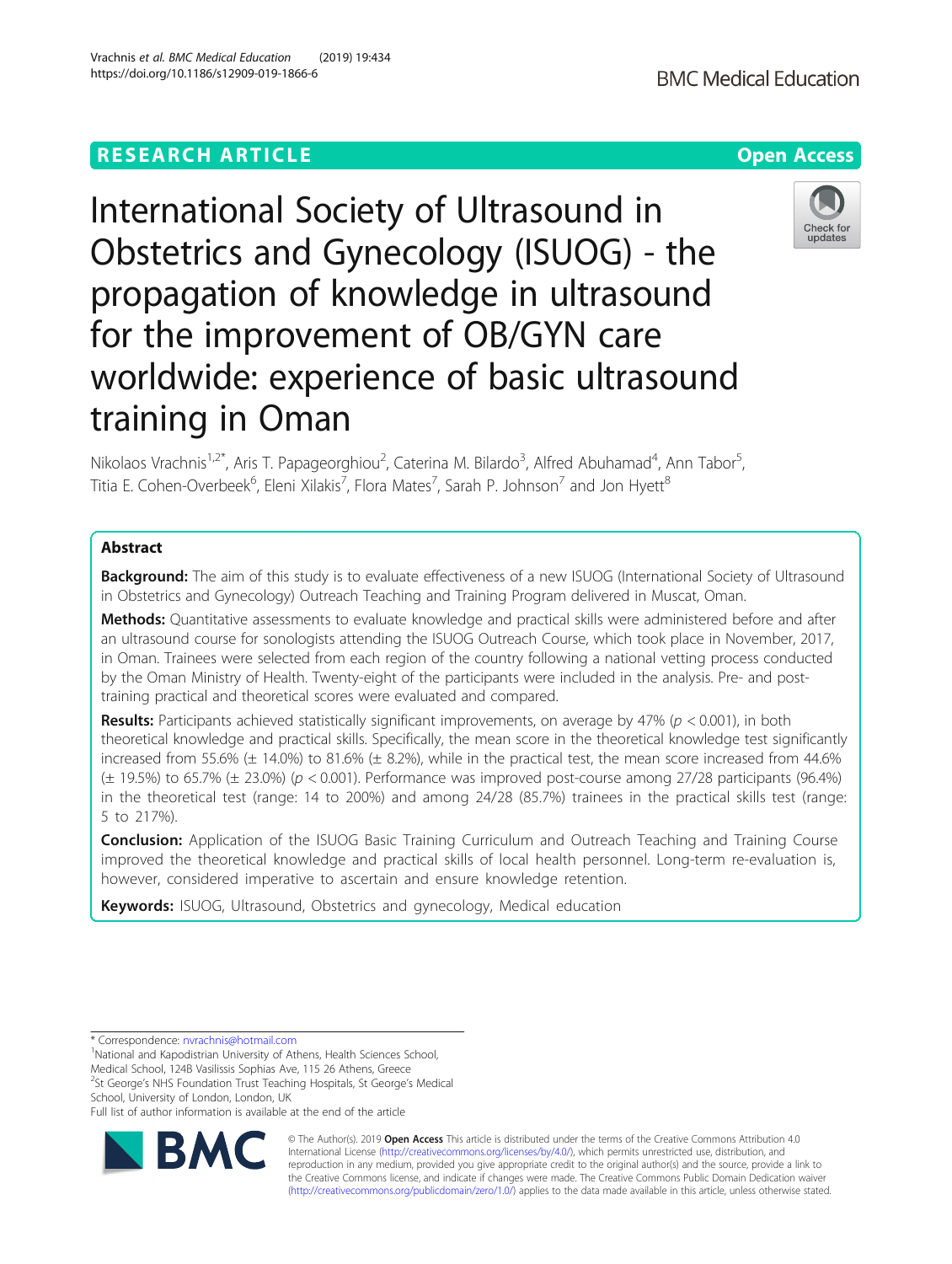## Background

Ultrasound relies heavily on the technical skills of providers and effective training is essential to ensure consistently high-quality care. However, there is still a lack of standardized training for ultrasound in obstetrics and gynecology [[1\]](#page-5-0). Recent surveys of trainees across the USA and Europe report widespread variability in availability, quality, and methods of training and assessment, both within and across countries [\[2](#page-6-0)]. As ultrasound equipment has become more affordable, its use (particularly in low and middle income countries) has also increased. This has raised additional challenges around implementation and personnel capacity and the demand for education and training is greater than ever [\[3\]](#page-6-0).

The International Society of Ultrasound in Obstetrics and Gynecology (ISUOG) has been recognized, since its establishment in 1991, as a provider of high-quality medical education; it supports individuals and health services in obstetric and gynecological ultrasound. Among other initiatives, ISUOG is developing and providing systematic theoretical and practical training based on its basic training recommendations  $[4]$ . In particular, it is expanding educational activities globally through on-site, standardized, basic training courses. Since 2008, ISUOG has run nine such training courses and outreach programs in Haiti, Somaliland, Sudan, Oman, Ghana, Mongolia, Myanmar, Papua New Guinea, and Lebanon, with the aim of providing on-site education to local health personnel [[5\]](#page-6-0). These training programs are contributing to ISUOG's long-term vision that every woman in the world has access to ultrasound, that every scan provider is competent and that the diagnosis of obstetric and gynecologic conditions is effective so that women's health outcomes improve [[6](#page-6-0), [7\]](#page-6-0). ISUOG is, moreover, carrying out research to validate its educational activities and demonstrate the effectiveness of the range of training programs offered [\[8](#page-6-0)]. ISUOG's curriculum development and courses around the world are now sufficiently well established to allow scientific validation of these educational initiatives and determine their effectiveness. The aim of the study was to evaluate the learning outcomes of ISUOG's Outreach Course.

## Methods

The study took place during an outreach training program for obstetric and gynecologic ultrasound in Muscat, Oman, from 5th to 9th November, 2017. The Omani government had previously selected 30 trainees to become trainers in their own regions and approved the study. We collected information and assessed learning competency, short-term retention, and adaptation to change of practice. Quantitative assessment to evaluate obstetric knowledge and practical skills was administered to sonologists before and after the training program. Twenty-eight of the trainees attended the course and were included in the analysis. All participants provided written informed consent and were assigned identification numbers to ensure confidentiality.

We administered multiple choice questions, created for this purpose by senior clinicians for ISUOG, to assess the theoretical background of participants. In order to evaluate the efficacy of the course, the performance of the 28 trainees, who answered 19 theoretical questions to determine their original level of knowledge, was analyzed. The content of these questions involved basic theoretical knowledge in obstetrical ultrasound pertinent to fetal anatomy, biometry, and pathology, as well as the techniques for performing fetal ultrasound. These 19 questions represented important learning points from all lectures delivered during the 5-day course. After the completion of the theoretical training, physicians were required to answer a double number of questions (40 multiple choice questions, including the 19 questions that were administered to them at the outset of the training program). These extra questions were from the same lectures as the pre-course questions and explored further the theoretical knowledge acquired through the course.

The practical skills component of the program was similarly evaluated using pre-and post-training sets, in accordance with current consensus criteria on how to evaluate ultrasound competence [[9\]](#page-6-0). Assessment of practical skills was performed in a clinical setting with patients. At the beginning of the practical training session, each trainee was asked to display their current level of ultrasound skills by demonstrating how they would capture and evaluate fetal images and biometric measurements as well as transvaginal gynecological scan images. Trainees were asked to obtain the following images: head and abdominal circumference, femur length, placental localization including distance of placenta from internal cervical os, four-chamber fetal heart view and longitudinal section of uterus, and ovarian morphology in the obstetrical and the transvaginal ultrasound. Each training day comprised a 4-h theoretical session made up of lectures, which was followed by an equal time practical training in patients, during which participants were required to practice, among other skills, sliding, rotation, dipping, and angling transducer motions, as well as basic machine "knobology". The training course involved a series of hands-on sessions relevant to the three trimesters of pregnancy and included the assessment of fetal lie and presentation, viability, number of fetuses, placenta location, amniotic fluid volume, and fetal biometry. The trainees practiced on volunteer women who provided consent. Each trainee was asked to produce a second copy of the images on the last day of practical training; one copy was kept with the patient notes and the other was used for practical assessment of the trainees by the trainer.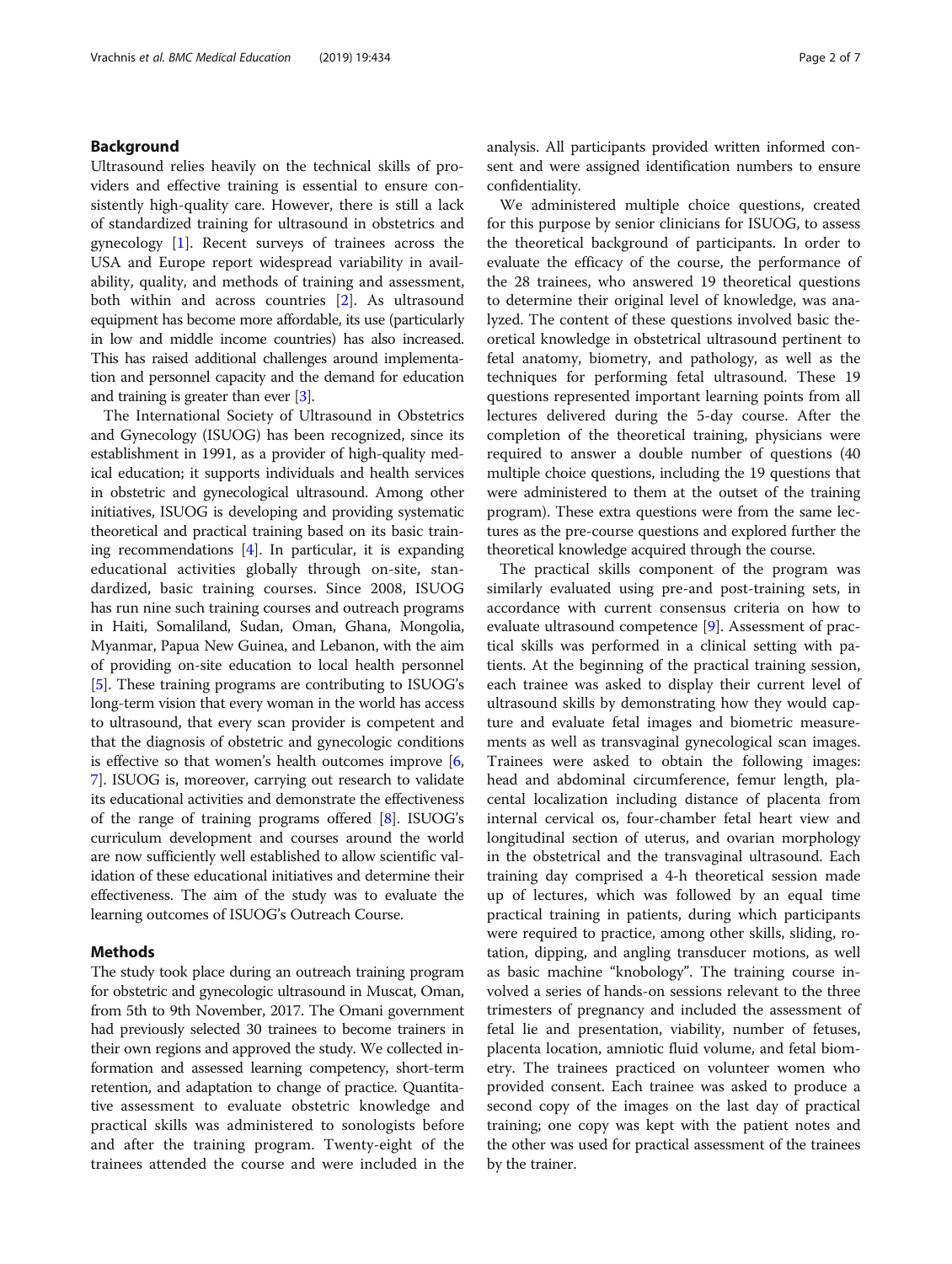Pre- and post-training practical scores were evaluated according to the Objective Structured Assessment of Ultrasound Skills (OSAUS) on a scale of 1 to 5: this involves four elements concerning the images obtained, including applied knowledge of ultrasound equipment, image optimization, systematic examination, and interpretation of images (Additional file [1:](#page-5-0) Table S1 and Additional file [2](#page-5-0): Table S2) [\[4](#page-6-0)].

The collected data were analyzed using MedCalc Statistical Software version 12.7.7 (2013 MedCalc Software bvba, Ostend, Belgium). Quantitative variables were expressed as mean ± standard deviation (SD). The paired t-test was applied to detect differences between pre- and post-course variables after normality verification using the Kolmogorov-Smirnov test. Qualitative variables were expressed as numbers and percentages, and analysis was performed with the chi-square or Fisher's exact tests, as appropriate.  $P < 0.05$ was considered statistically significant.

## Results

All trainees taking part in the Oman course were female, as male doctors rarely if ever work in this field in Oman [[10\]](#page-6-0), the Oman Medical Specialty Board having recorded no male residents graduating in this specialty between 2006 and 2015. Table 1 depicts the background characteristics of the trainees. The average age was 38 years, with a range of 31–47 years. Nine trainees (30%) had been practicing ultrasound for between 5 and 10 years before the course, 11% for 3–5 years, and 18% for 0–3 years. The remaining trainees did not specify. On average, the trainees completed 38 obstetric scans per week (numbers ranging from 1 to 120). Very few trainees had performed gynecological ultrasound scans on a regular basis, if at all. Approximately half of the trainees who responded to the survey had received their ultrasound

Table 1 Background characteristics of trainees

| Trainee age (range)                  | $38(31-47)$ |
|--------------------------------------|-------------|
| Profession                           |             |
| Specialist in fetal medicine         | 4           |
| Obstetrician gynecologist            | 3           |
| Trainee in obstetrics and gynecology | 1           |
| Fetal medicine trainee               | 3           |
| General practicioner                 | 8           |
| Practice years                       |             |
| $0-3$ years                          | 5           |
| 3–5 years                            | 5           |
| $5-10$ years                         | 9           |
| Scans per week $(< 20)$              | 8/19        |
| Formal training                      | 9/19        |
| Logbook available                    | 3/19        |

certificate before the course and five had formal training in the form of the official National Curriculum in Fetal Ultrasound. A small number of trainees reported having practiced ultrasound for over 5 years despite no formal training and no supervised clinical practice; others had no formal training, though some supervision.

From this study population of 30 trainees, 28 trainees were included in the analysis as two trainees did not attend the course. This analysis was composed of theoretical knowledge and practical skills assessment. Concerning the theoretical part, 19 questions were answered pre- and post-course. The score (number of correct answers per trainee) ranged from 26 to 74% in the pre-course test and from 63 to 95% in the post-course evaluation. There was a significant increase in the mean score, which increased from 56% (± 14%) to 82% (± 8%) (an increase of 47% (95%CI: 38 to 56%),  $p < 0.001$ ). Twenty-seven out of the 28 trainees (96%) showed improvement, while in one case the performance worsened (Figs. [1](#page-3-0) and [2](#page-3-0)).

In the pre-course test, the majority of trainees (54%) had a < 60% score, whereas all trainees (100%) scored > 60% post-course (OR = 65.4, 95%CI: 3.6 to 1177.2,  $p =$ 0.005). Furthermore, in the pre-course test, none (0%) of the trainees scored > 75%, whereas this figure was 79% post-course (OR = 197.3, 95%CI: 10.5 to 3691.9,  $p \le$ 0.001). Finally, the post-course score distribution showed a notably smaller dispersion than the pre-course score (coefficient of variation: 25% vs 10%, respectively) (Fig. [1](#page-3-0)).

Pre-course, each question was answered correctly at an average rate of  $56\% \pm 23\%$ . This rose significantly in post-course scores by  $82\% \pm 22\%$ , a mean increase of 47% (95%CI: 33 to 60%,  $p < 0.001$ ). The increase in the number of trainees answering correctly ranged from 6 to 217%. Pre-course, 36.8% of questions were answered correctly by trainees, while this proportion increased to 78.9% post-course (OR = 6.4, 95%CI: 1.5 to 27.2,  $p =$ 0.012). Only one question (5%) was answered correctly by ≥26 obstetricians pre-course, this increasing to 47% post-course (OR = 16.[2](#page-3-0), 95%CI: 1.8–147.1,  $p = 0.013$ ) (Fig. 2).

In the practical ultrasound skills test, scores ranged from 20 to 95% in the pre-course test and from 25 to 100% in the post-course evaluation. There was a significant increase in the score which increased from 45 to 66% (a mean increase of 47%  $p < 0.001$ ). Eighty-six percent of the trainees improved their performance postcourse by a range of 5–217%. Half of the trainees (14/ 28) improved by at least 50%, while four trainees improved by 100% or more. Only two trainees showed a worsening by 20 and 14%, while for two trainees, the score remained unchanged after the practical course. In the pre-course test, the majority of the trainees (71%) had a score of < 50%, whereas 69% of the trainees scored ≥50% post-course (OR = 5.3, 95%CI: 1.7 to 16.5,  $p =$ 0.004). Furthermore, in the post-course test, 64% of the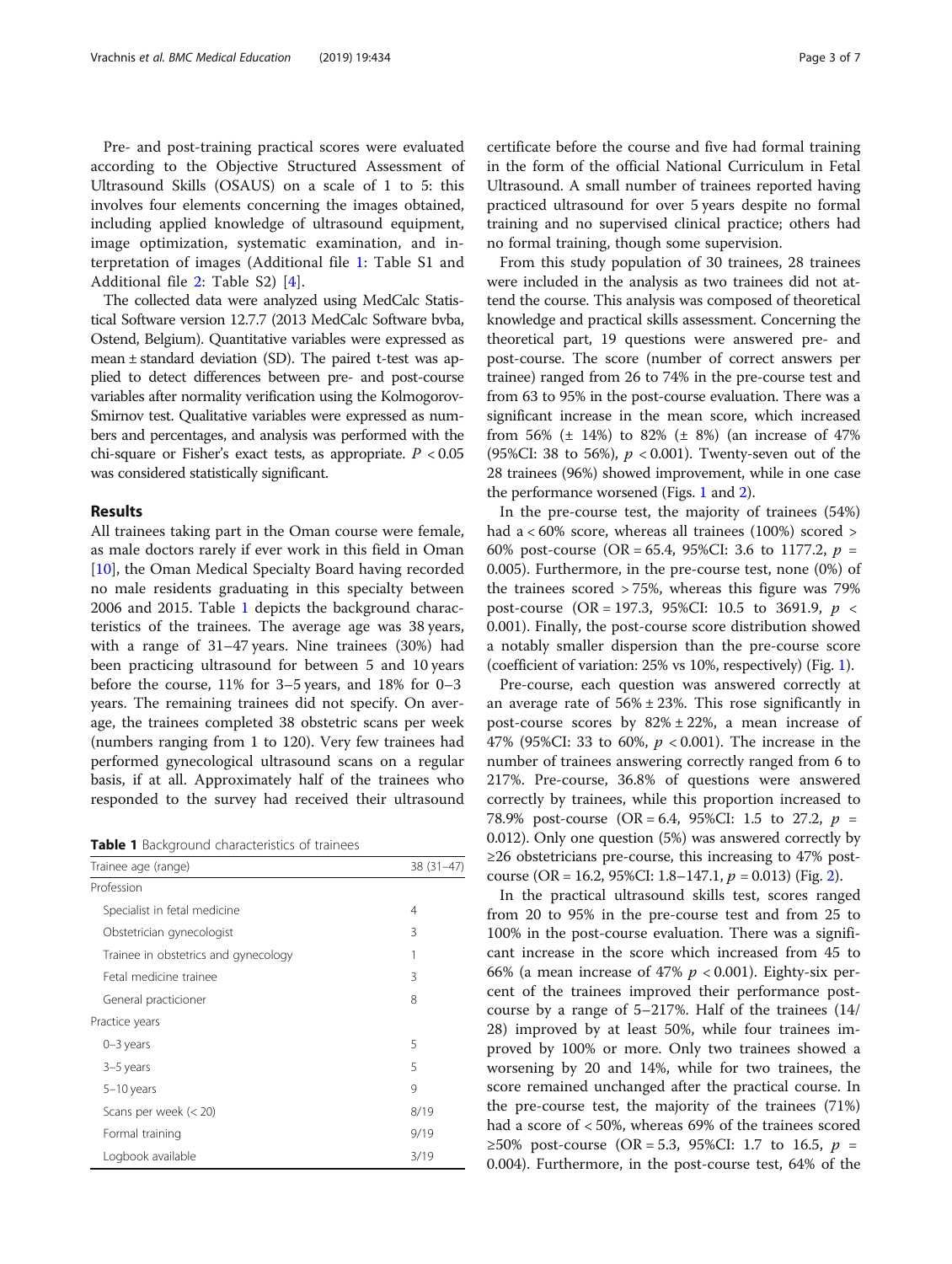<span id="page-3-0"></span>

trainees scored ≥60%, whereas this figure was 14% precourse (OR = 10.8, 95%CI: 2.9 to 40.1,  $p < 0.001$ ) (Fig. [3](#page-4-0)).

## **Discussion**

Several factors seem to create barriers to regular use of ultrasound in clinical practice. Among them, lack of appropriate training appears to be the most important issue. However, issues such as lack of equipment, equipment malfunction, and lack of maintenance of hardware

seem to equally restrict dissemination of knowledge as well as retention of theoretical and practical skills that is required for optimal clinical practice [[11\]](#page-6-0). In this study, we evaluated the performance of 28 trainee physicians in Oman with regard to the theoretical knowledge and practical skills acquired in obstetrical and gynecological ultrasound after a 5-day Outreach training course organized by ISUOG Outreach partners together with the Omani government; this was the first national ultrasound

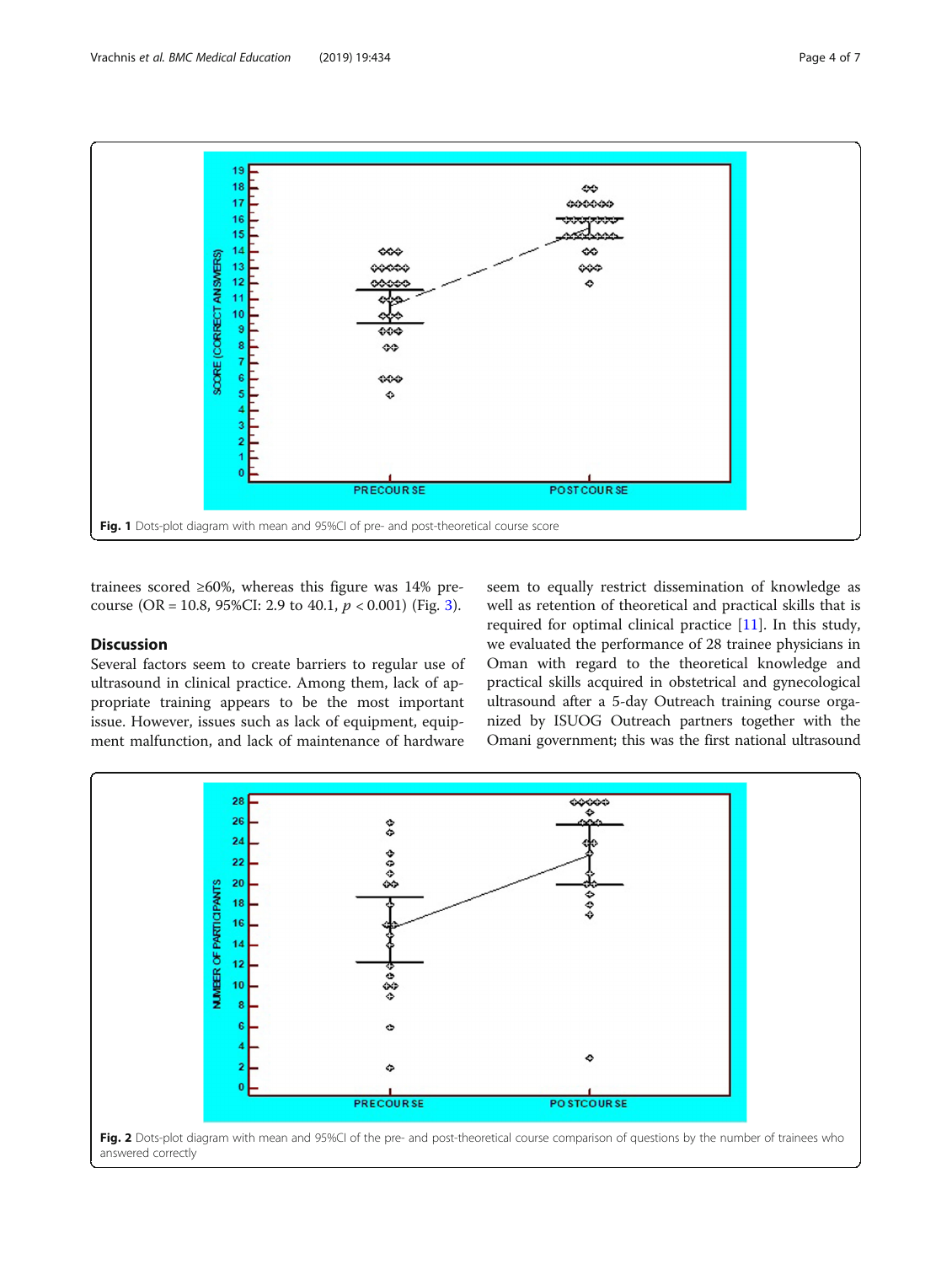<span id="page-4-0"></span>

training conducted in this country. We showed that the course was associated with a remarkable improvement in post-course scores compared to pre-course, not only for theoretical but also practical components. This highlights the success of the course in fulfilling the training needs, as well as the goals of ISUOG.

Our study highlighted that there was significant heterogeneity in experience and inconsistency in prior training at baseline; this further validates our approach, as ISUOG's Basic Training program ensures standardized training and ensures that all trainees have experience in both obstetric and gynecological ultrasound. As part of this, ISUOG also initiated the use of log books among trainees in order for each trainee to better record her experience obtained and practice performed throughout the year.

Before the course, the participants gave the appearance of forming a rather disparate group, showing a significant dispersion in the level of their theoretical knowledge. By the end of the training process, however, the participants, overall, gave evidence of having considerably improved their level of knowledge, while their differences in knowledge were remarkably decreased with respect to the theoretical subjects they had been taught. Identification of these differences leads to the conclusion that the interobserver discrepancy noted pre- and postcourse could also be partly attributed to provider skills. These differences have already been described in the setting of advanced gynecological ultrasound [\[12\]](#page-6-0); however, it remains unclear whether the trainers' ability to evaluate the skill of participants is enhanced following the completion of these courses.

The results of the practical course evaluation were equally impressive: before practical training, the trainees demonstrated their initial level of ultrasound skill by producing specific images in obstetric and gynecological ultrasound. After its completion, the trainees were asked to once again produce the specific images, and their preand post-course performance was evaluated based on the OSAUS scoring system (Additional file [2](#page-5-0): Table S2). The average improvement of practical skills (47% (range 45–66%)) is also very encouraging and underlines the importance of this Outreach Program.

Despite the ubiquitous success of the project, two participants had lower scores following the completion of the practical component of the course. Obviously, the acquisition of practical skills may be slower in some trainees, but the aforementioned minimal decline that was shown in practical skills may be due to two incidental factors: the position of the baby during the final practical exam, which made it more technically demanding for the specific trainee, and the maternal habitus, since the exam took place in real pregnant women. These occurrences happen unexpectedly as the baby moves or stays still for prolonged periods and in unfavorable positions.

One limitation of our study is that we only assessed short-term retention of information. Data concerning trainees' retention of the theoretical background are scarce in the literature and seem to be conflicting [\[13,](#page-6-0) [14](#page-6-0)]. While several methods have been suggested, including live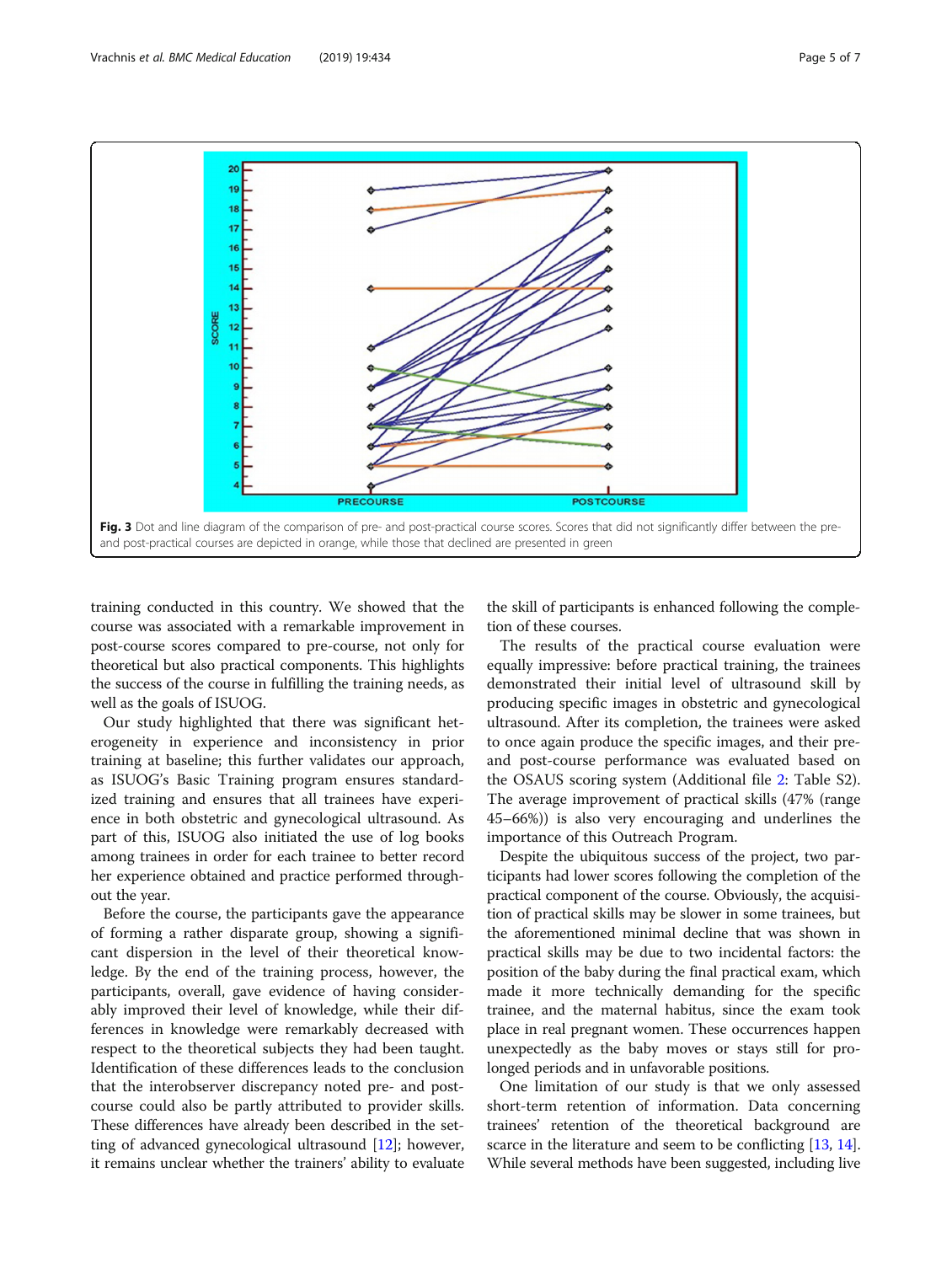<span id="page-5-0"></span>lectures, podcasts, and e-learning activities, none of them has proved to be superior to the old teaching methods [[14](#page-6-0), [15](#page-6-0)]. In 2016, Hempel et al. demonstrated that the incorporation of an e-learning activity following the completion of a hands-on training session significantly increases knowledge retention and trainees' satisfaction [\[16](#page-6-0)]. To this end, WhatsApp Messenger groups ([https://en.wikipedia.](https://en.wikipedia.org/wiki/WhatsApp) [org/wiki/WhatsApp\)](https://en.wikipedia.org/wiki/WhatsApp) were established after the conclusion of this week of training between the designated trainer and the Omani trainees to ensure continuous communication for the next semester, which will enable ultrasound image and text exchange so that trainees' questions can be answered; further work to assess these longer-term effects on retention of knowledge and skills is underway.

## Conclusion

The findings of our study show that the conduct of basic ultrasound training programs significantly improves both the theoretical and practical skills of trainees. The results of this analysis demonstrate that the basic training course in Oman, like many others previously organized in numerous other countries by ISUOG, successfully achieved the ISUOG goals and gives every appearance of serving its purpose for the propagation of physicians' and midwives' knowledge in ultrasound, with the ultimate goal of improving healthcare in the field of obstetrics and gynecology worldwide. Future research activities should evaluate the retention of skills over time and the successful implementation of ultrasound in prenatal care in order to ensure long-term sustainability of providing quality basic ultrasound examinations to women in low-resource settings.

## Supplementary information

Supplementary information accompanies this paper at [https://doi.org/10.](https://doi.org/10.1186/s12909-019-1866-6) [1186/s12909-019-1866-6.](https://doi.org/10.1186/s12909-019-1866-6)

Additional file 1: Table S1. Objective Structured Assessment of Ultrasound Skills (OSAUS.

Additional file 2: Table S2. OSAUS questionnaire for each investigated parameter.

#### Abbreviations

ISUOG: International Society of Ultrasound in Obstetrics and Gynecology; OSAUS: Objective Structured Assessment of Ultrasound Skills; SD: standard deviation

#### Acknowledgements

The authors would like to thank ISUOG, as this work would not have been possible without their support. The Omani Ministry of Health provided invaluable support and extensive guidance, without which the course could not have taken place. Dr. Mouza Al Salmani, Head of the Department of Obstetrics and Gynecologly in the Sultan Qabooz Royal Hospital in Musqat, provided the training facility and coordinated volunteer patients, without which this project would not have been possible. We would also like to thank GE for providing the machines for this course, as well as the ISUOG ambassadors in the region for facilitating and supporting the program. We are grateful to all those with whom we have had the pleasure of working during this project: Gesù Antonio Báez for coordinating the project, our project adviser Hisham Mirghani, and the ISUOG trainers, Titia Cohen-Overbeek, Nimrah Abassi, Valeria Angioni, and Pauline Schut, who delivered the ISUOG Outreach lectures and provided practical hands-on training on the ground in Oman.

## Authors' contributions

NV conceptualized the study, developed the proposal, conducted the statistical analyses, wrote the report, and participated in the overall supervision of the project and revision of the report. AP conceptualized the study, wrote the report, and participated in the overall supervision of the project and revision of the report. CB conceptualized the study, assisted in writing and editing the final report. AA conceptualized the study and assisted in writing and editing the final report. AT conceptualized the study and assisted in writing and editing the final report. TCO coordinated the project, completed initial data entry and analysis, and assisted in writing and editing the final report. EX conceptualized the study, coordinated the project, completed the initial data entry and analysis, and assisted in writing and editing the final report. FM coordinated the project, completed initial data entry and analysis, conducted the statistical analyses, and assisted in writing and editing the final report. SJ conceptualized the study, coordinated the project, wrote the report, and participated in the overall supervision of the project and revision of the report. JH conceptualized the study, developed the proposal, wrote the report, and participated in the overall supervision of the project and revision of the report. All authors read and approved the final manuscript.

### Funding

Funding for our study was provided by ISUOG and the Ministry of Health of the Sultanate of Oman.

### Availability of data and materials

The data that support the findings of this study are available from ISUOG, but restrictions apply to the availability of these data, which were used under license for the current study and so are not publicly available. Data are however available from the authors upon reasonable request and with permission of ISUOG.

#### Ethics approval and consent to participate

All participants provided written informed consent and were assigned identification numbers to ensure confidentiality. The Ministry of Health of the Sultanate of Oman approved the study.

#### Consent for publication

Not Applicable.

### Competing interests

The authors declare that they have no competing interests.

#### Author details

<sup>1</sup>National and Kapodistrian University of Athens, Health Sciences School Medical School, 124B Vasilissis Sophias Ave, 115 26 Athens, Greece. <sup>2</sup>St George's NHS Foundation Trust Teaching Hospitals, St George's Medical School, University of London, London, UK. <sup>3</sup> Department of Obstetrics and Prenatal Diagnosis Amsterdam University Medical Centres, Amsterdam and University Medical Centre Groningen, University van Groningen, Groningen, The Netherlands. <sup>4</sup>Department of Obstetrics and Gynecology, Eastern Virginia Medical School, Norfolk, VA, USA. <sup>5</sup>Obstetrics, Copenhagen University Hospital, Rigshospitalet, Copenhagen, Denmark. <sup>6</sup>Department of Obstetrics & Gynaecology, Division of Obstetrics and Prenatal Medicine, Erasmus MC, University Medical Center Rotterdam, Rotterdam, The Netherlands. 7ISUOG London, UK. <sup>8</sup>RPA Women and Babies, Royal Prince Alfred Hospital Camperdown, NSW, Australia.

## Received: 15 July 2019 Accepted: 31 October 2019 Published online: 21 November 2019

#### References

Leonardi M, Murji A, D'Souza R. Ultrasound curricula in obstetrics and gynecology training programs. Ultrasound Obstet Gynecol. 2018;52(2): 147–50.